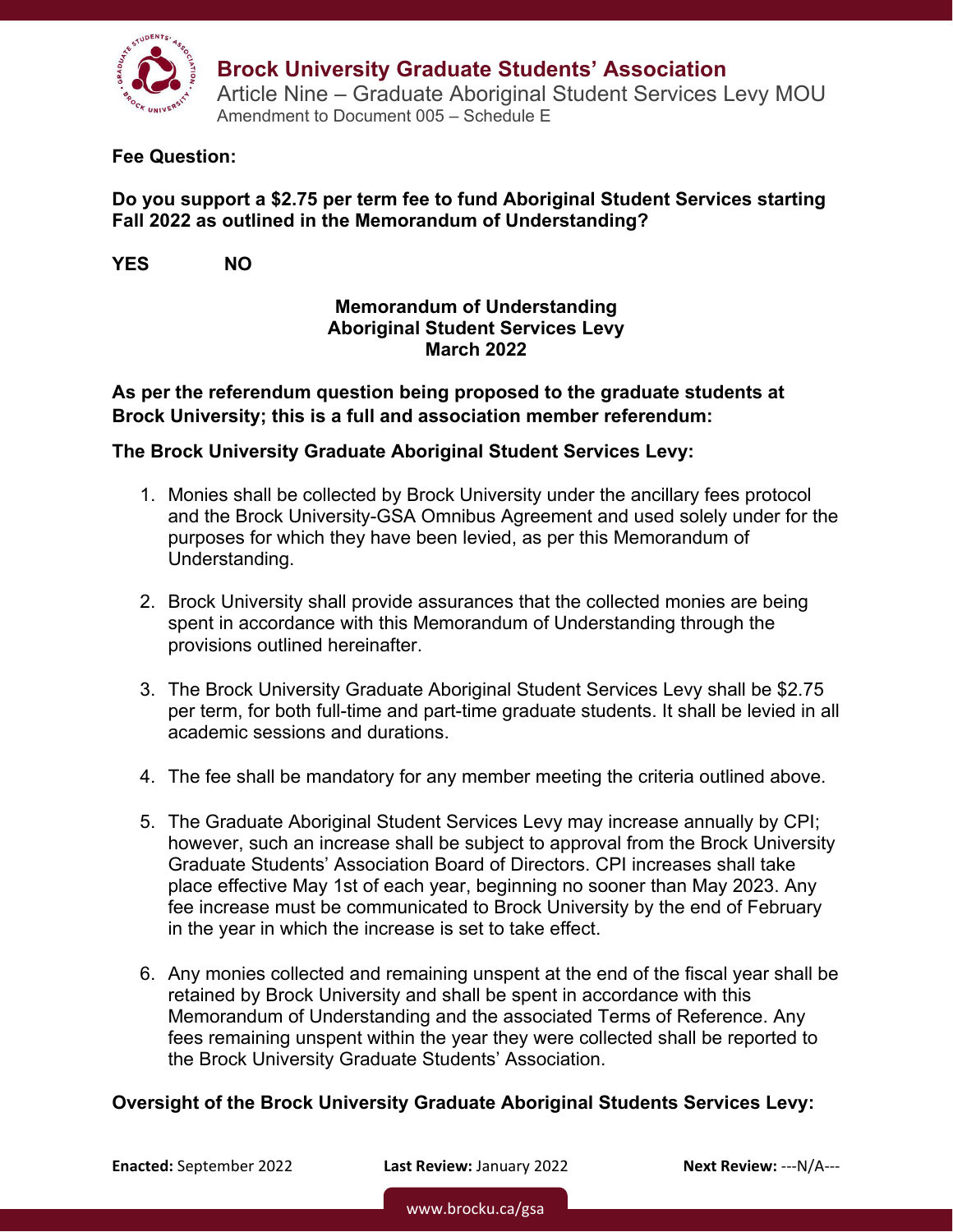

- 7. Aboriginal Student Services agrees that the Brock University Graduate Students' Association (GSA) is accountable to all Brock University Graduate Students and therefore must ensure that Aboriginal Student Services is acting responsibly with the monies collected.
- 8. Aboriginal Student Services Levy will be budgeted annually and will be utilized for service provision, events, programming and resources by staff in a financially responsible way to ensure the terms of this memorandum of understanding are met.
- 9. Aboriginal Student Services will maintain accountability measures by presenting an annual budget to the GSA Executive Committee and/or Board of Directors as requested.
- 10. In the event of a name change by the department, unit, program or group utilizing this fee, they may, through a duly designated representative, inform the Brock University Graduate Students' Association of the change who shall not reasonably withhold the request. Any such change shall only apply to the name of the levy, no other provisions of the question or MOU may be altered without a respective membership vote.

## **Purpose of the Brock University Graduate Aboriginal Student Services Levy:**

- 11. This Brock University Graduate Aboriginal Student Services Levy shall support Aboriginal Student Services in providing:
	- a. Support their mission of providing academic and cultural support for Indigenous graduate students.
	- b. Assist in providing a welcoming, supportive, and inclusive environment for Indigenous graduate students and visitors to our campus.
	- c. Help all Indigenous graduate students, including First Nations, Metis and Inuit, make the transition to the Brock University community, and to provide support and resources to enhance their academic success and cultural identity at Brock.
	- d. Assist in offering social and academic supports in a culturally sensitive manner to encourage Indigenous graduate students to maintain their identity within the university setting. Assist Aboriginal Student Services in working closely with Indigenous community partners to enhance the success of both current and prospective graduate students.

**Enacted:** September 2022 **Last Review:** January 2022 **Next Review:** ‐‐‐N/A‐‐‐